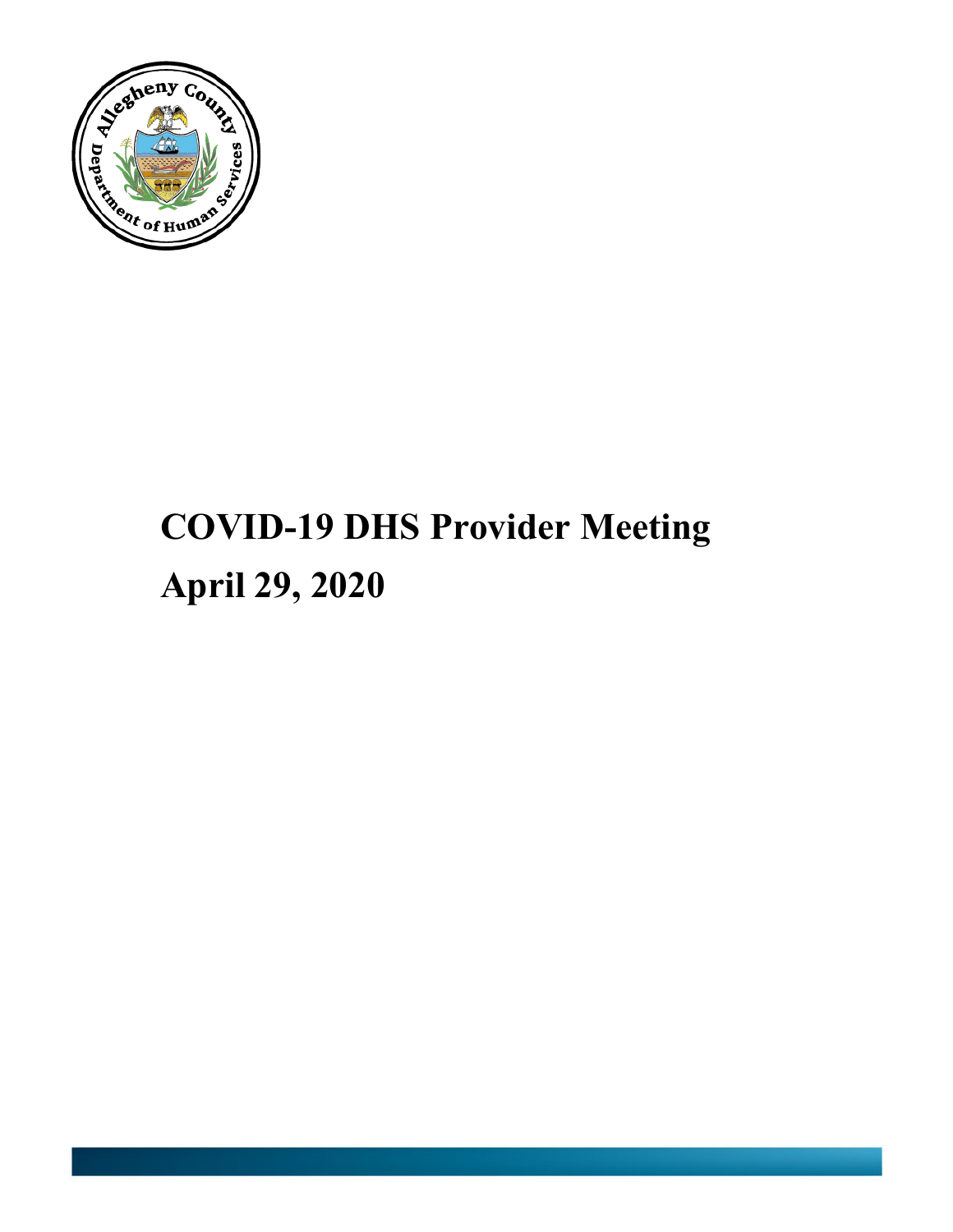## **General Information**

As of the time of this meeting (4-29-2020 at 4:30 pm) there are 1,273 confirmed cases and 86 deaths in the County.

- The Health Department's [dashboard](https://tableau.alleghenycounty.us/t/PublicSite/views/COVID-19AlleghenyCounty/COVID-19?iframeSizedToWindow=true&:embed=y&:showAppBanner=false&:display_count=no&:showVizHome=no&:origin=viz_share_link) provides additional information.
- The Hospital Association of Pennsylvania's [dashboard](https://public.tableau.com/profile/hap.research#!/vizhome/EEIRegion/EEIRegion) shows information such as bed utilization.
- The [new CMU maps](https://covidcast.cmu.edu/) are getting a lot of attention, using information from Facebook and Google.

Please submit stories and photos of how you are meeting client needs during this time to: [Evelyn.Whitehill@AlleghenyCounty.US](mailto:Evelyn.Whitehill@AlleghenyCounty.US)

#### Remote learning

We have compiled all the continuity of learning plans and put them into [this spreadsheet.](http://dhstraumaresourcelibrary.alleghenycounty.us/wp-content/uploads/2020/04/School-Districts-Remote-Learning-Plans.xlsx) We will update weekly to reflect new information. Please email [DHS-COVID19Planning@AlleghenyCounty.US](mailto:DHS-COVID19Planning@AlleghenyCounty.US) with updates as you learn about them.

A few highlights:

- As noted in [this WESA story,](https://www.wesa.fm/post/most-students-aren-t-being-instructed-real-time-according-plans-submitted-state) most remote learning does not include live instruction.
- Many districts currently do not have capacity to provide 1:1 access to devices.
	- o The AIU expects a shipment of devices this week to be deployed directly to districts. They are working as quickly as they can to get devices out, and so is PPS. There is a supply issue.
- Initial district planning focused on the short term, but districts are now planning for the rest of the school year and contingency planning for summer and fall.
- According to the AIU and PPS, districts report that they are identifying and engaging with most students, but they are still struggling to locate some.
- Pittsburgh Public Schools updates
	- o High School: All seniors who needed a device should now have one. Students in grade 9- 11 who need a device are receiving laptops this week. Students in need of a device should be in touch with their schools. Additional information can be found on the [PPS](https://www.pghschools.org/Page/5368)  [webpage.](https://www.pghschools.org/Page/5368) High school students will not use packets going forward.
	- o Early Learning Grade 8: Packets will come out every 2 weeks through the end of the school year. The next packet pick-up is next Monday and Tuesday (May 4-5). If providers have capacity, they can pick up and deliver packets to families who cannot get out of the house. Packets are now posted on th[e PPS webpage.](https://www.pghschools.org/Page/5368)

How DHS Can Support

- Keep providers up-to-date on how they can best support your families.
	- $\circ$  DHS can host call(s) for providers to hear updates re: remote learning. We are gauging the appetite for this.
- Compile and share what we know about:
	- o District remote learning plans
	- o Technology (device and internet) resources
- Connect directly with children and families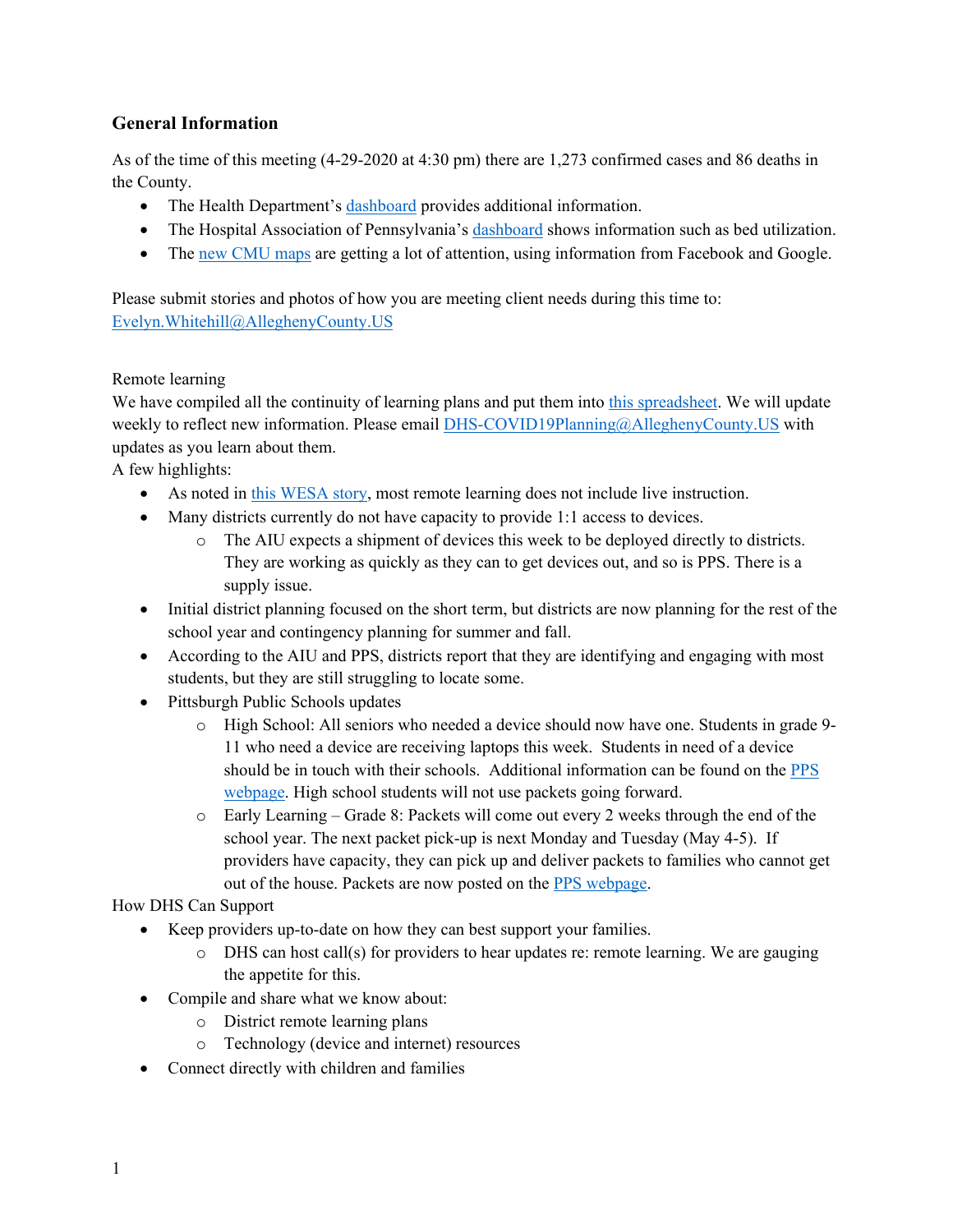- o DHS staff (Focus on Attendance, education liaisons, etc.) are reaching out to children and youth to check on remote learning status.
- $\circ$  If requested, DHS can provide additional contact information to districts that may help with outreach.

How You Can Support Educational Efforts

- Ask children and families if they are connected with their school and set up for remote learning.
	- o Fill out the [laptop request form](https://bit.ly/DHSCOVID19Form) if needed.
	- o Help with picking up learning materials, if needed
	- o Share information about how to get in touch with school, tech support or tutoring.
		- Gwen's Girls is offering remote tutoring. See the slide presentation for session dates and times, and registration information.

#### Laptop Requests for DHS Clients

As a reminder, DHS is providing laptops for clients who need them to access visits with caseworkers, visits with family, tele-health, tele-therapy, or school/learning. To request a laptop for a client:

- 1. Requestor fills out form [https://bit.ly/DHSCOVID19Form.](https://bit.ly/DHSCOVID19Form)
- 2. DHS validates client information and need.
- 3. DHS contacts requestor to arrange for pick-up at HSB or to make other arrangements.

There are supply issues, but we are working with partners to provide as many as possible.

We are also thinking about ways to support internet access.

We have gotten about 70 requests so far and we do have devices in stock.

We hope to share more information on the recruitment platform on Friday, 5-1-2020, and launch the recruitment platform on Monday 5-4-2020.

• We have scheduled a session for HR folks for Tuesday, May  $5<sup>th</sup>$  at 10 am.

We are continuing to improve our website, located at [www.bit.ly/COVID19DHSProviders.](http://www.bit.ly/COVID19DHSProviders)

- The [Operational Changes Tracker](https://tableau.alleghenycounty.us/t/PublicSite/views/AlleghenyCountyHumanServicesOperationalChangesTracker/LandingPage?iframeSizedToWindow=true&%3Aembed=y&%3AshowAppBanner=false&%3Adisplay_count=no&%3AshowVizHome=no&%3Aorigin=viz_share_link#1) is now live.
- We have reorganized the site, moving all program-specific information to a menu bar on the top of the site.
- You can reach us by email at [DHS-COVID19planning@alleghenycounty.us.](mailto:DHS-COVID19planning@alleghenycounty.us) We will answer all questions and elevate issues to inform the network.

## **Legislative/Policy Updates**

Federal Updates

5th Federal stimulus bill: Early stages of negotiations underway, including discussions on how to aid local and state governments.

State and local updates

• Gov. Wolf beginning budget negotiations with the goal of a full-year budget for the state. Starting place is the proposed budget from February that had a 4% increase overall from this current fiscal year.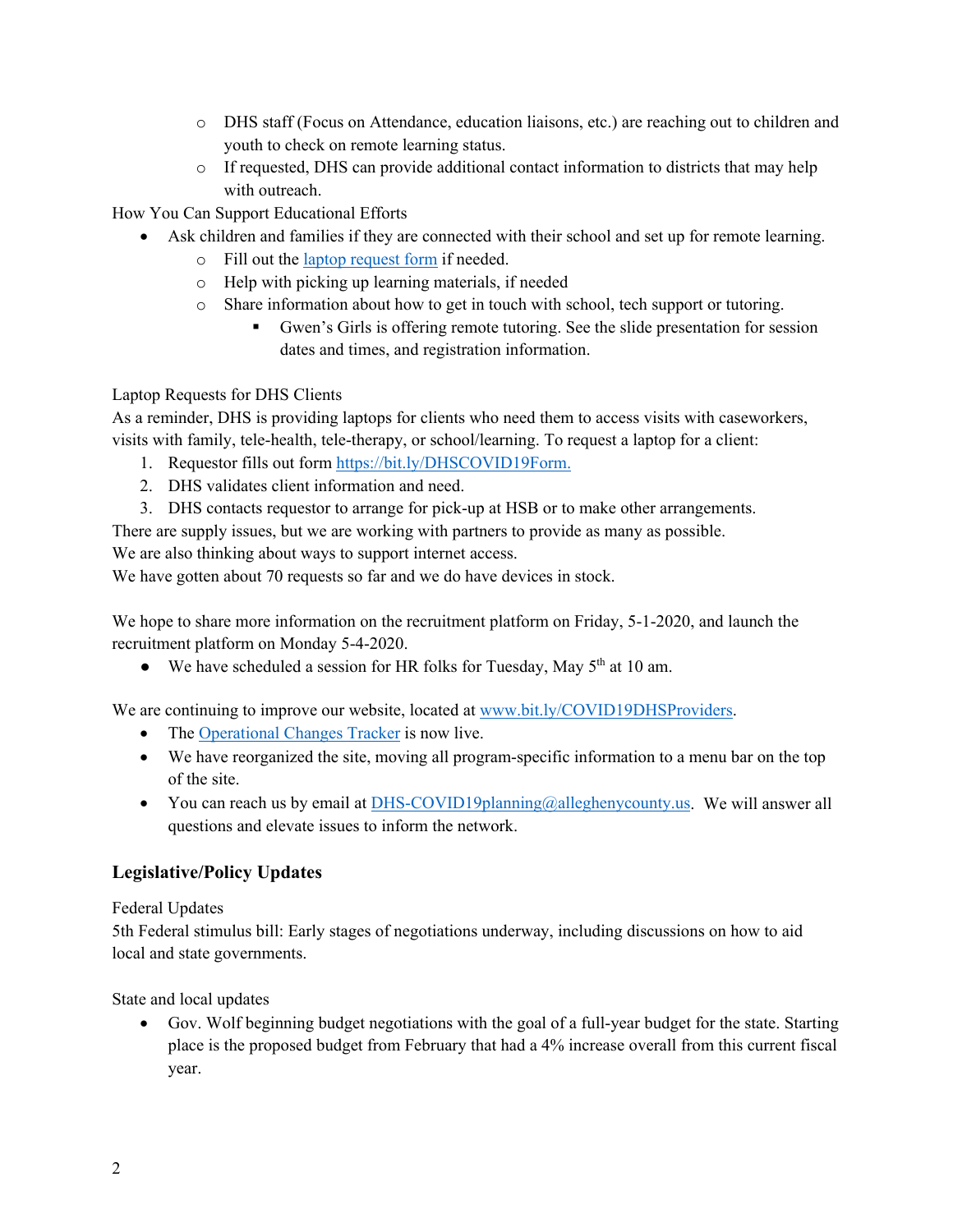- o However, General Assembly Republicans (who are in the majority) are seeking a shortterm budget until the fall, to see how revenue collections have gone.
- City of Pittsburgh awarded over \$12m in CARES Act funds.
	- o \$4.2m in Emergency Solutions Grants (ESG) to homelessness and housing providers.
	- o \$8.4m in Community Development Block Grant (CDBG) funds for food assistance through food banks and for small business loans through the URA.

### **Food**

[PA Food Recovery Infrastructure Grant Application](https://www.dep.pa.gov/Business/Land/Waste/Recycling/Municipal-Resources/FinancialAssistance/Pages/default.aspx) is due on Friday, May 8<sup>th</sup>. The grant covers equipment purchases necessary to prepare, transport and store food. Installation and shipping costs are also eligible.

The Food Access Provider call is on Tuesdays at 3:30 pm. See slide presentation for call-in information.

#### AAA food information

• Farmers Market Vouchers allow seniors to purchase fresh food from farmers markets. The PA Department of Aging is working with AAA to make sure the vouchers will be available on time and distributed, using an alternate distribution method.

## **Program Updates**

#### AAA

• No new updates since 4-24-2020.

#### **OCS**

- For childcare resources, please share ELRC contact information ( $e$ lrc $5$ @alleghenycounty.us or 412-350-3577) with your essential employees.
- We have moved employment information and resources to our [website.](https://bit.ly/COVID19DHSProviders)
- Homeless network
	- o Safe Haven Hotel
		- About 40 individuals are currently housed. Some people are beginning to return home.
		- We are now opening the referral process to healthcare providers.
		- Referrals are now accepted from homelessness shelters, street outreach providers, refugee and immigrant services, and healthcare providers. Any provider with an individual in urgent need of safe haven should reach out to your DHS contact.
			- Homeless client referral contact: Jessica McKown [Jessica.Mckown@alleghenycounty.us](mailto:Jessica.Mckown@alleghenycounty.us)
			- Jail referral contact: Jenn Batterton [Jennifer.Batterton@AlleghenyCounty.US](mailto:Jennifer.Batterton@AlleghenyCounty.US)
			- OBH referral contact: Diane Johnson [Diane.Johnson@AlleghenyCounty.US](mailto:Diane.Johnson@AlleghenyCounty.US)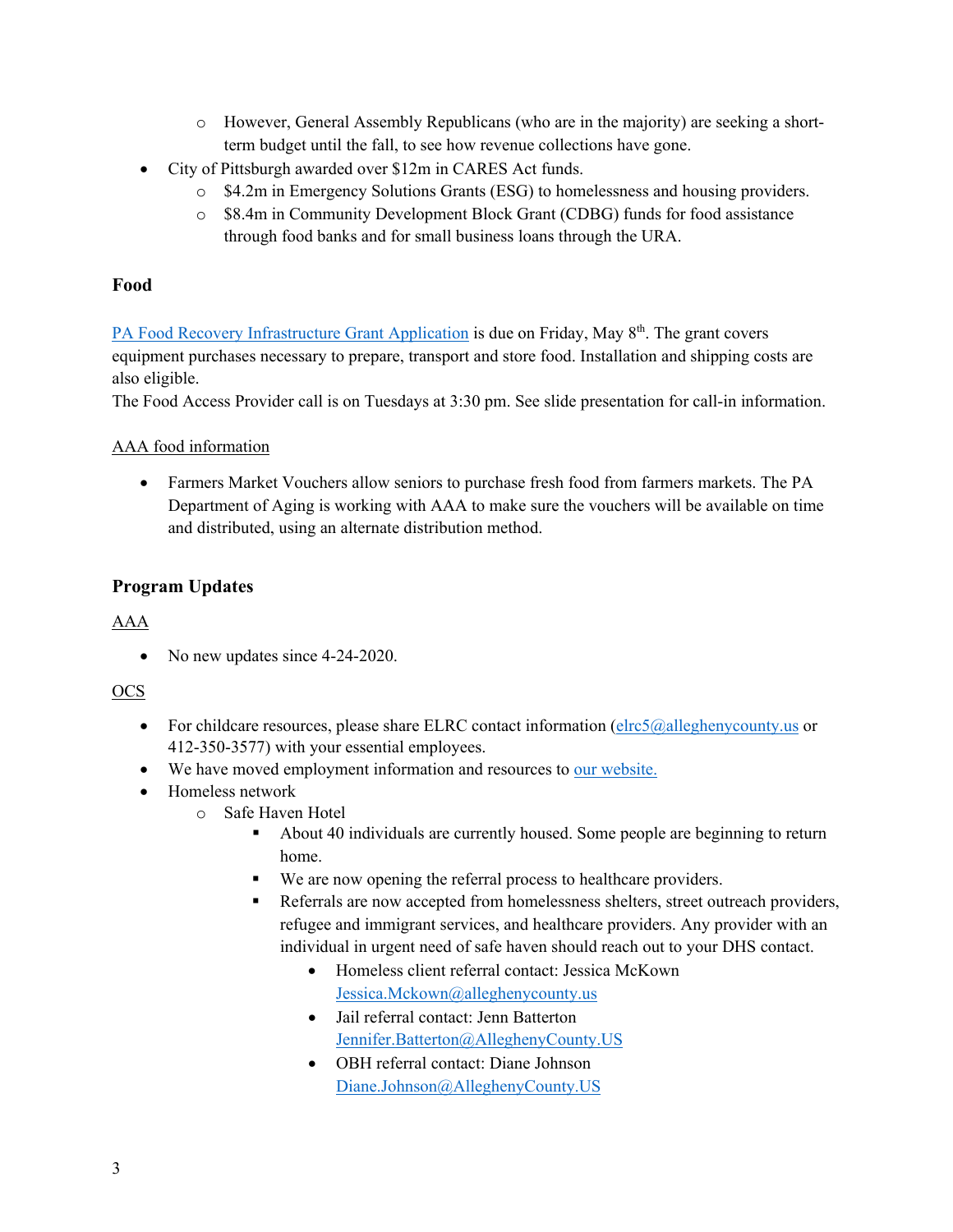- Immigrants and Internationals referral contact: Brenda Green [bgreen@jfcspgh.org](mailto:bgreen@jfcspgh.org)
- CHS still needs staff. Please refer people to [apply here.](https://communityhumanservices.applytojob.com/apply/HCMAiP6kQv/Community-Support-Specialist-Hotel-2020) Organizations interested in loaning staff should contact Cynthia Shields directly. [\(Cynthia.Shields@alleghenycounty.us\)](mailto:Cynthia.Shields@alleghenycounty.us)
- o Provider Network Meeting is held every Tuesday at 9:30 am, call-in information is in the slide presentation

## Behavioral Health

- Behavioral Health Provider Meeting has been rescheduled to tomorrow, 4-30-2020, at **10 am.** See the slide presentation for call-in information.
- Webinar Opportunities
	- o SAMHSA's updated TTA resources to assist with the current situation can be found [here.](https://gcc01.safelinks.protection.outlook.com/?url=https%3A%2F%2Fpaproviders.us15.list-manage.com%2Ftrack%2Fclick%3Fu%3Df289fcffa5c7ce149542b94fa%26id%3D310d9c4b98%26e%3D42f6041ad7&data=02%7C01%7Cdenise.macerelli%40alleghenycounty.us%7C9a71bda31c7c41183ba708d7e894f7e5%7Ce0273d12e4cb4eb19f708bba16fb968d%7C0%7C0%7C637233598823822878&sdata=3T7MOwZZgunLS3GXK%2Fd1Zxkb3GY5NO%2FYViQo%2Bb7Vsjc%3D&reserved=0)
	- o [Tips for talking with your teen and how SAP can be a resource webinar](https://gcc01.safelinks.protection.outlook.com/?url=https%3A%2F%2Fzoom.us%2Fwebinar%2Fregister%2FWN__Epy6_XPSm-nY4Iok9vaLQ&data=02%7C01%7Clatika.davis-jones%40ALLEGHENYCOUNTY.US%7C44788b8689d84b12dda708d7eab94d68%7Ce0273d12e4cb4eb19f708bba16fb968d%7C0%7C0%7C637235954627283440&sdata=12YdCT46GO7eZU9XmEyugHyR8i5GqkeSc%2F4L3dMT1o0%3D&reserved=0)

April  $30 - 10$  am

- o [Trauma-Informed, Resilience-Oriented Leadership During a Pandemic](https://gcc01.safelinks.protection.outlook.com/?url=https%3A%2F%2Fevents-na6.adobeconnect.com%2Fcontent%2Fconnect%2Fc1%2F1417634307%2Fen%2Fevents%2Fevent%2Fshared%2F1804416089%2Fevent_landing.html%3Fsco-id%3D2112474689&data=02%7C01%7Clatika.davis-jones%40ALLEGHENYCOUNTY.US%7C44788b8689d84b12dda708d7eab94d68%7Ce0273d12e4cb4eb19f708bba16fb968d%7C0%7C0%7C637235954627283440&sdata=wFuNp0bjlA1jlBvNcn4%2FJnbwGQboyEwxk5zm0nrOsDE%3D&reserved=0)
	- $\blacksquare$  May 11 6 to 7 pm
- o [Responding to COVID-19 –](https://gcc01.safelinks.protection.outlook.com/?url=https%3A%2F%2Fmhttcnetwork.org%2Fcenters%2Fmhttc-network-coordinating-office%2Fresponding-covid-19-telehealth&data=02%7C01%7Clatika.davis-jones%40ALLEGHENYCOUNTY.US%7C44788b8689d84b12dda708d7eab94d68%7Ce0273d12e4cb4eb19f708bba16fb968d%7C0%7C0%7C637235954627283440&sdata=uoOLANUSpU4YdXySwxMcNAS6bNc%2F1nq2y12MBax94ew%3D&reserved=0) Telehealth
	- Various dates and times
- o DDAP is offering a series of Gambling Webinars, [registration information can be found](https://www.pacouncil.com/)  [here](https://www.pacouncil.com/)
- Early Intervention
	- $\circ$  OCDEL is holding webinars on Wednesday and Thursday of next week, for EI families, on the use of telehealth in early intervention services. See the slide presentation for callin information.
		- [Option 1:](https://paiu.zoom.us/j/98880608928) Wednesday May  $13^{th}$ , 2:00-3:15 pm
		- [Option 2:](https://paiu.zoom.us/j/98880608928) Thursday May  $14<sup>th</sup>$ , 2:00-3:15 pm
	- o We are advocating for retroactive back billing for our providers and will let you know when we learn more about this.
	- o There are plenty EI services available; please help to get the word out.

## OID/Autism

- [HCQU PA COVID-19 Packet 3](http://dhstraumaresourcelibrary.alleghenycounty.us/wp-content/uploads/2020/04/COVID-19-Packet-3-Apr2020.pdf) incorporates some additional strategies and best practices.
- [ODP Announcement 20-049 \(revised\)](http://www.paproviders.org/wp-content/uploads/2020/04/ODPANN-20-049-Update-Coronavirus-Disease-2019-COVID-19-Reporting-Cases-of-COVID-19-and-Requesting-Personal-Protective-Equipment-PPE.pdf) Reporting Cases of COVID-19 and Requesting Personal Protective Equipment (PPE).
- The state wants to learn about innovative practices for service delivery during this time. You can email them to [shirlene.harris@us.ibm.com.](mailto:shirlene.harris@us.ibm.com)
- As a reminder, continue to follow local information and directives, along with the PA Department of Health and the State Office of Developmental Programs. There are links to COVID-19 updates on MyODP.org at [https://www.myodp.org/mod/page/view.php?id=26808.](https://gcc01.safelinks.protection.outlook.com/?url=https%3A%2F%2Fwww.myodp.org%2Fmod%2Fpage%2Fview.php%3Fid%3D26808&data=02%7C01%7Cmarian.tresky%40ALLEGHENYCOUNTY.US%7C5eb839c0b96140b6ba0208d7cccb72bc%7Ce0273d12e4cb4eb19f708bba16fb968d%7C0%7C0%7C637203046490297963&sdata=3Vnl0Uojgvy3bXfsnPBUxE%2B94mYuiYbm6xlgLw0TAhE%3D&reserved=0)

#### **CYF**

We are continuing to celebrate staff and providers who are going above and beyond.